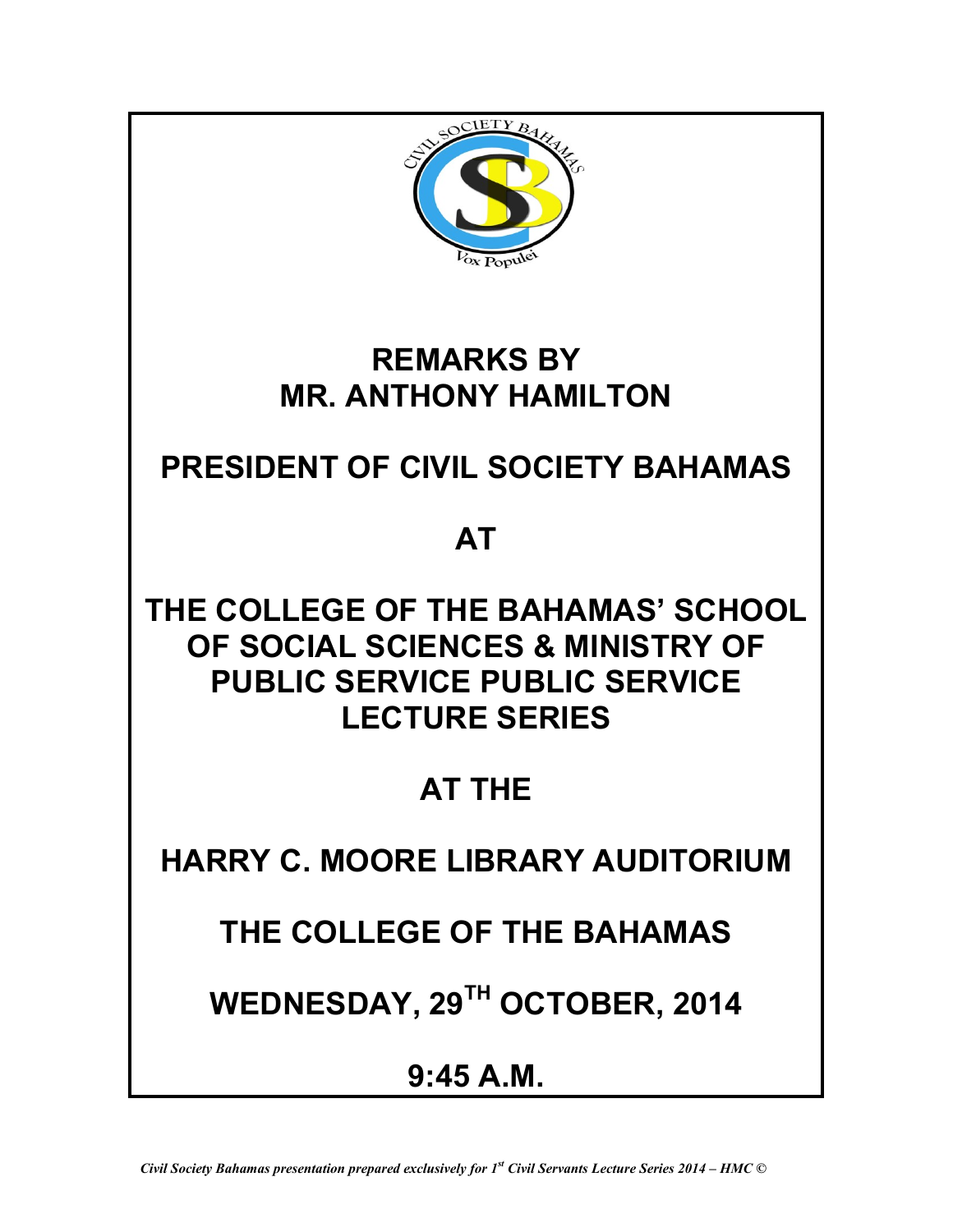**SALUTATIONS:**

**Dr. Rodney Smith, President of The College of The Bahamas;**

**Dr. Earla Carey-Baines, Executive Vice President of The College of The Bahamas;** 

**Dr. Pandora Johnson, Vice President of Academic Affairs, of The College of The Bahamas;**

**Dr. Ian Strachan, Vice President of Advancement, of The College of The Bahamas;**

**Dr. Eslyn Jones, Vice President of Student Affairs of The College of The Bahamas;**

**Mr. Matthew Kemp, President of COBUS;** 

**Ms. Valdarez Miller, Executive Vice President of COBUS;**

**Committee Members;**

**Lecturers;**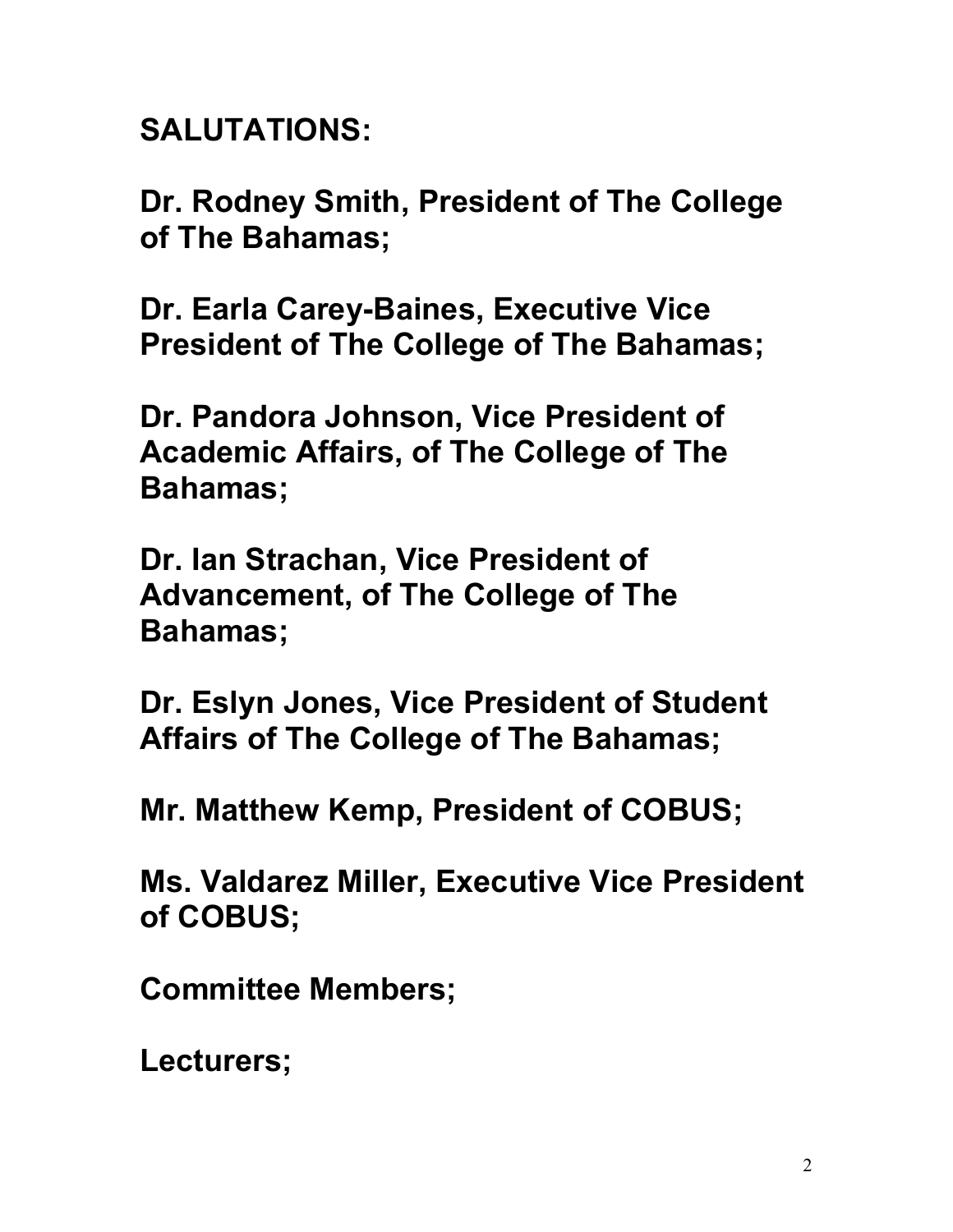**Students;**

**Ladies and gentlemen,**

**Good morning.**

**It is a distinct pleasure for me to be here this morning to participate in this first Public Service Lecture Series under the theme "Charting the Course…Serving and Securing the Public Service". I wish to applaud the organizers for facilitating this dialogue between academia and professionals within the public sector. I believe that your efforts will bring about positive, far-reaching change in our country.**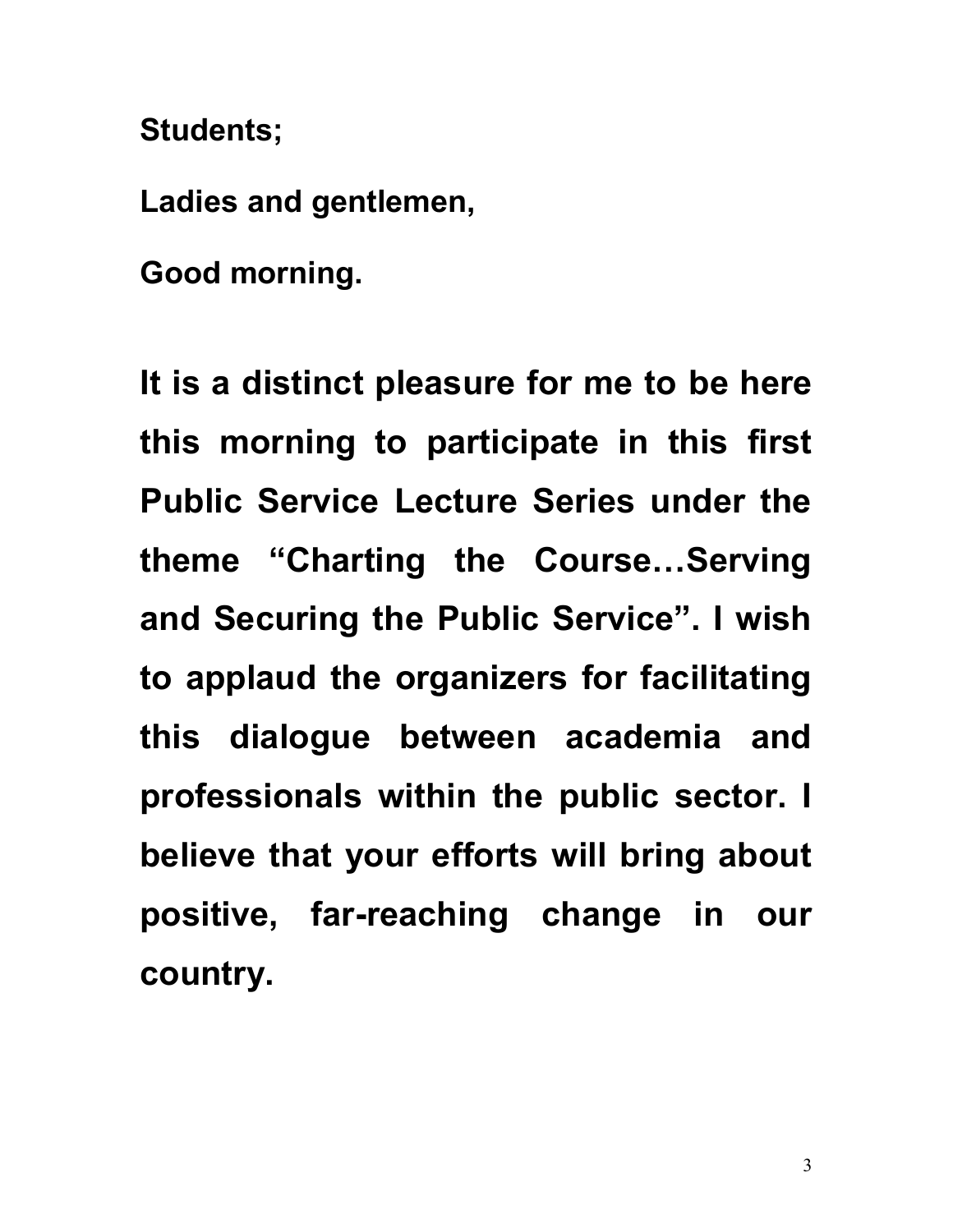**This morning I will address the topic, "Improving the Cross-Sector Collaboration". I will place emphasis on the stigma of the public service, efficient collaboration of the public sector with the private sector and improving the working relationship between the government and civil society.**

## **The Stigma of the Public Service**

**While employed as a civil servant in the Ministry of Finance with the Treasury Department I encountered a veteran civil servant who said to me "Governments come and governments go, but civil servants remain". He later gave me a copy of the Constitution of The Bahamas**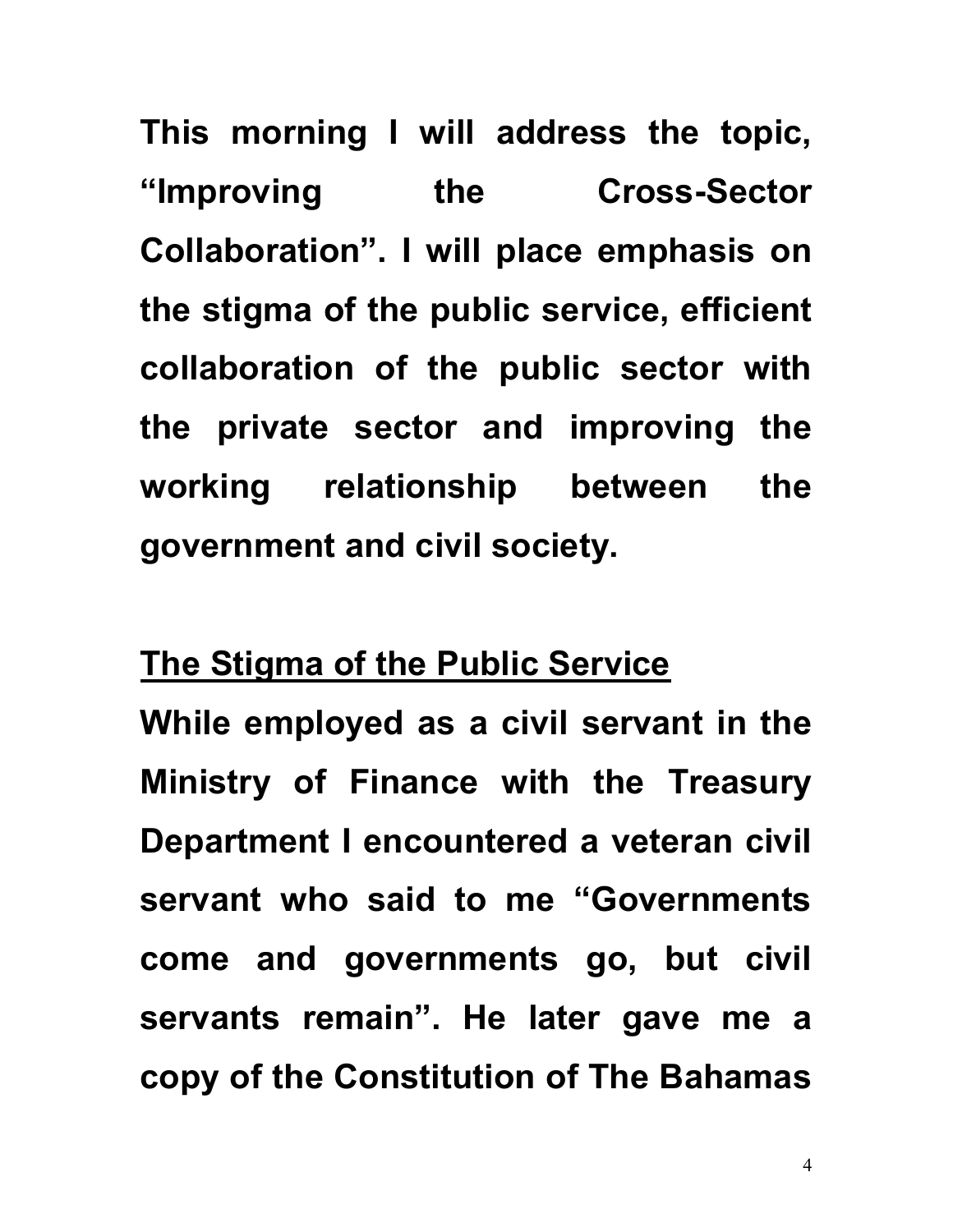**and told me to read it and be guided by it as a career civil servant.**

**Currently, there is a general perception that attitudes, service and work ethics are poor in the public sector. We all know that there exist excellent, average and mediocre workers in any organization; however, there appears to be greater performance accountability in the private sector. How do we correct or remove this negative image? I suggest that there is an immediate need for orientation and or systematic reorientation of all civil servants to bring back the focus of the vision and mission of the public service. Consistent** 

5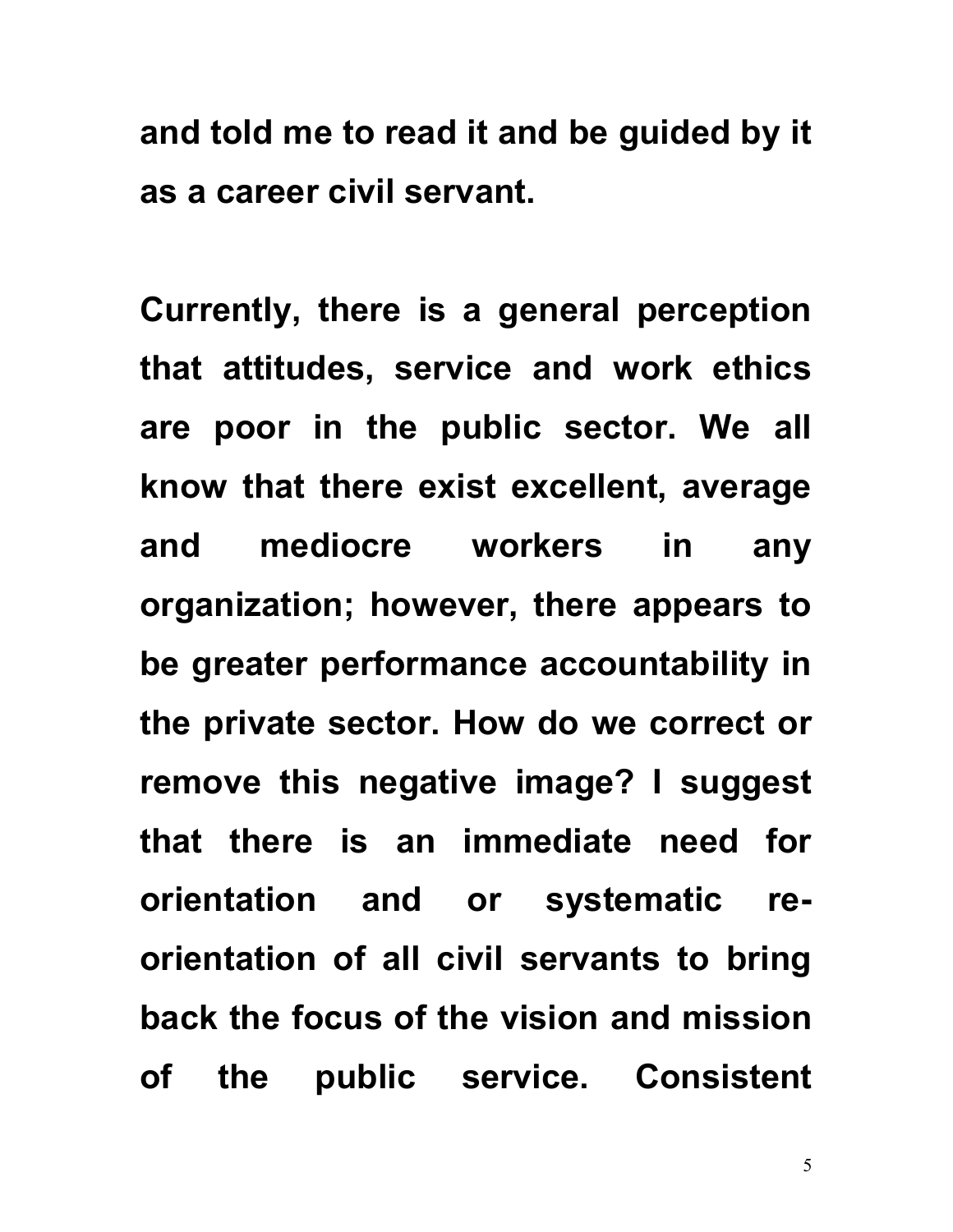**opportunities for training and a resultsbased focus will help to improve the overall performance of civil servants. An effective reward system to compensate employees for excellence is also a great incentive for change.**

## **Efficient Collaboration of Public Sector with Private Sector**

**It is important to recognize that the primary resources of time, money and relationship are critical to the efficient collaboration of the public sector with the private sector. The earliest engagement of key stakeholders prior to policy decisions being made demonstrates the best use of time and**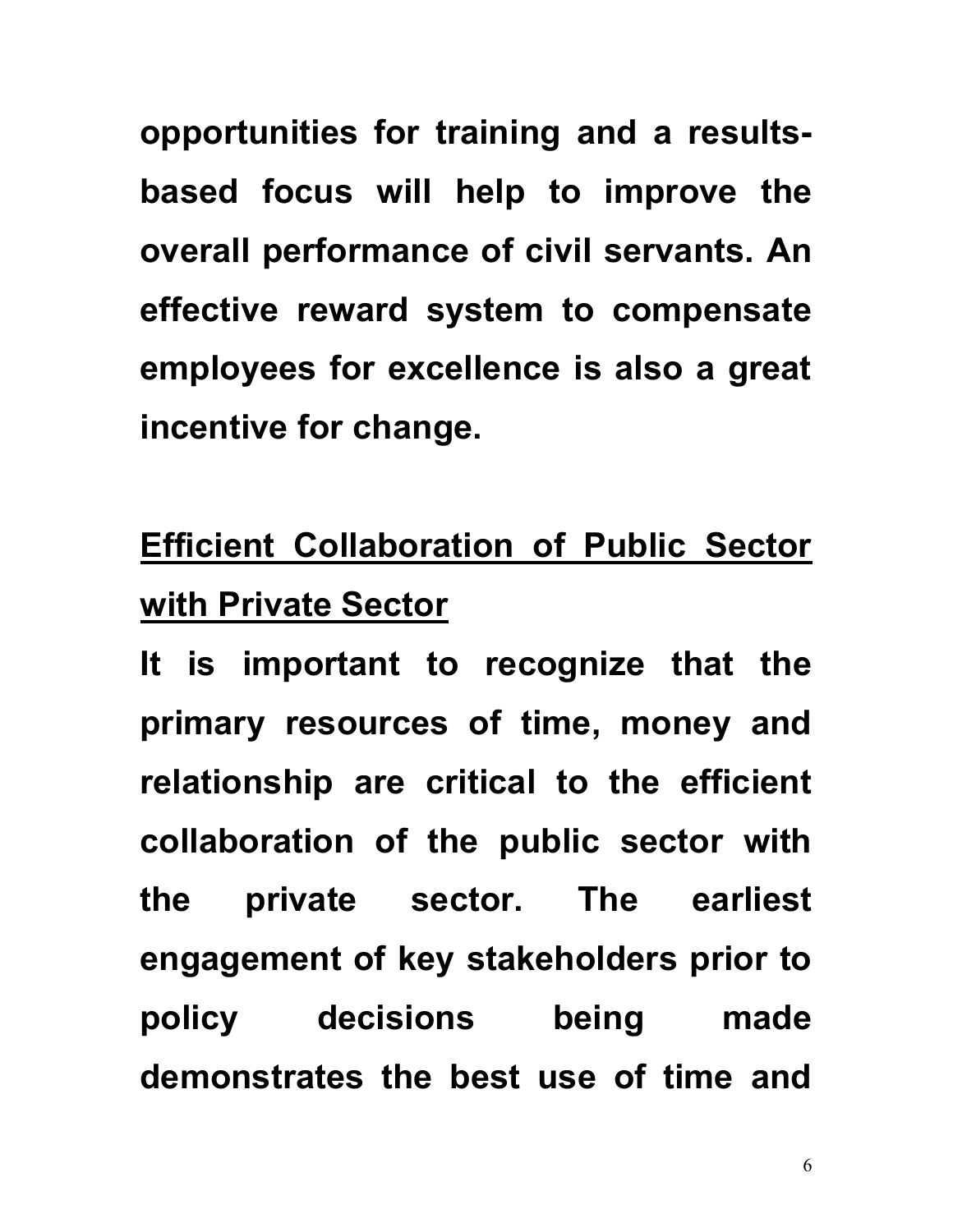**accelerates the process of quality results.**

**Best practices must be in place in order for there to be economic exchange between the two sectors. We must facilitate a win-win environment so that both parties benefit from the business transaction. The watchword must be quality - quality product, quality service and quality performance.** 

**This collaboration between the public and private sector is an urgent need as evidenced in recent experiences of our society such as the process of the passing of the Value Added Tax**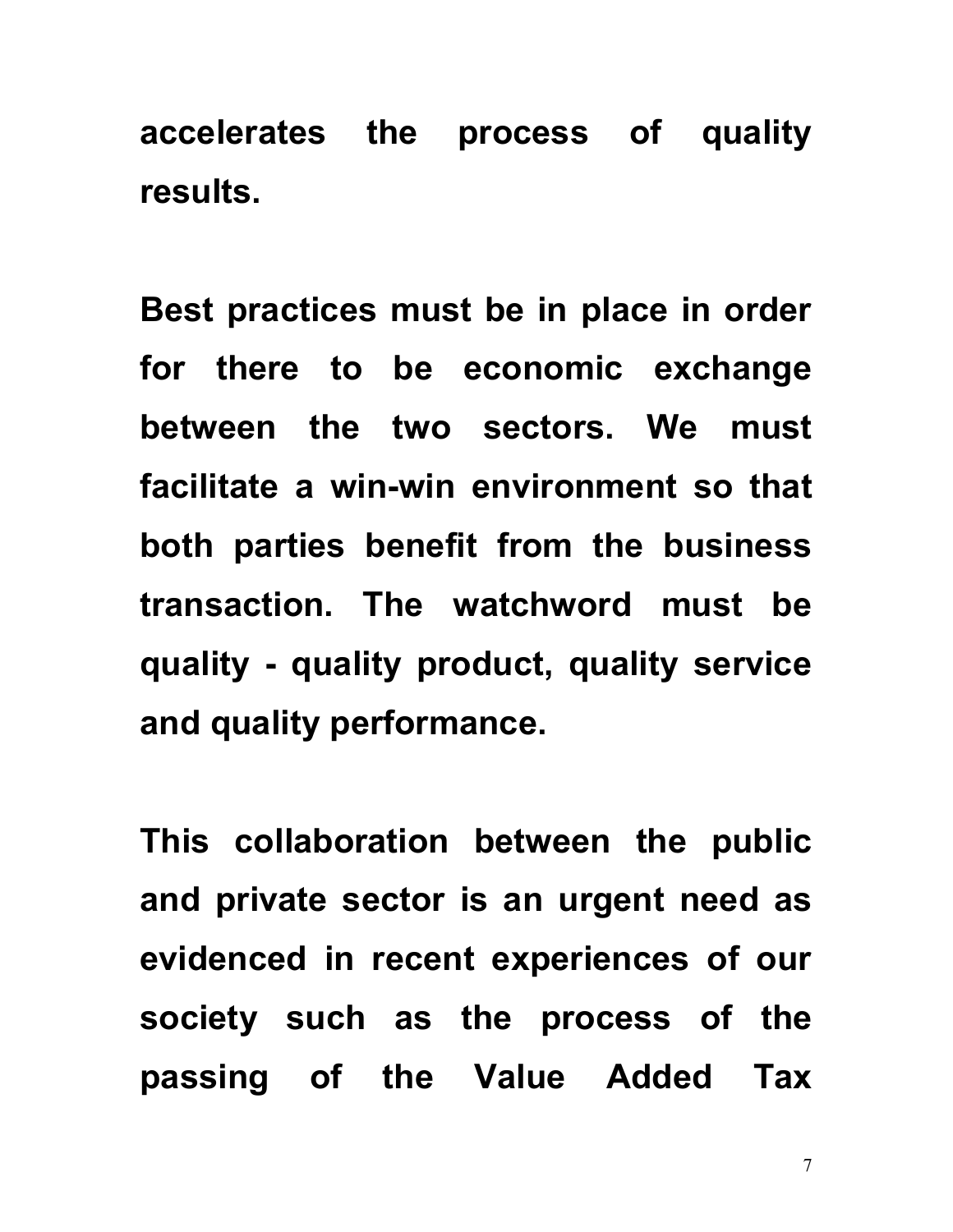**legislation. Here we saw how necessary it is for both sectors to work in tandem when it comes to making major decisions that will impact every level of our society. Policy decisions should not hamper the growth of the business community nor impede the development of new business ventures.** 

## **Improving the Working Relationship between Government and Civil Society**

**The Collins English Dictionary defines Civil Society as the arena outside the family, the state and the market place where people associate to advance common interests. It is sometimes considered to include the family and the**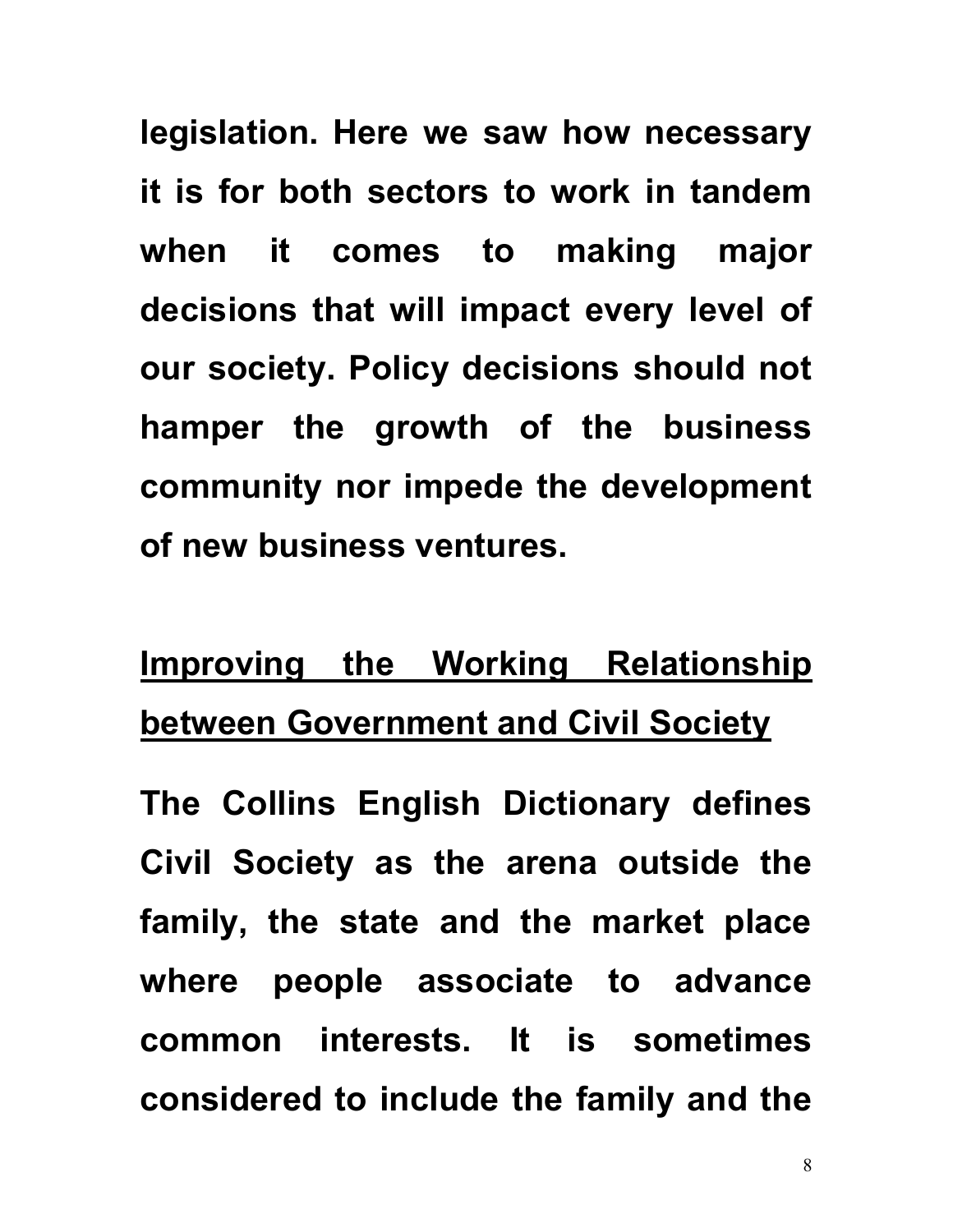**private sector and then referred to as the "third sector" of society, distinct from government and business. Sometimes the term is used in the more general sense of "the elements such as freedom of speech, an independent judiciary, etc., that makes up a democratic society".** 

**The concept of involving civil society and the private sector in the work of government in The Bahamas is crucial to our development as an independent nation. As formalized in the operational theme of Civil Society Bahamas, "Reeducation, Training and Development" we must begin to embrace the power of**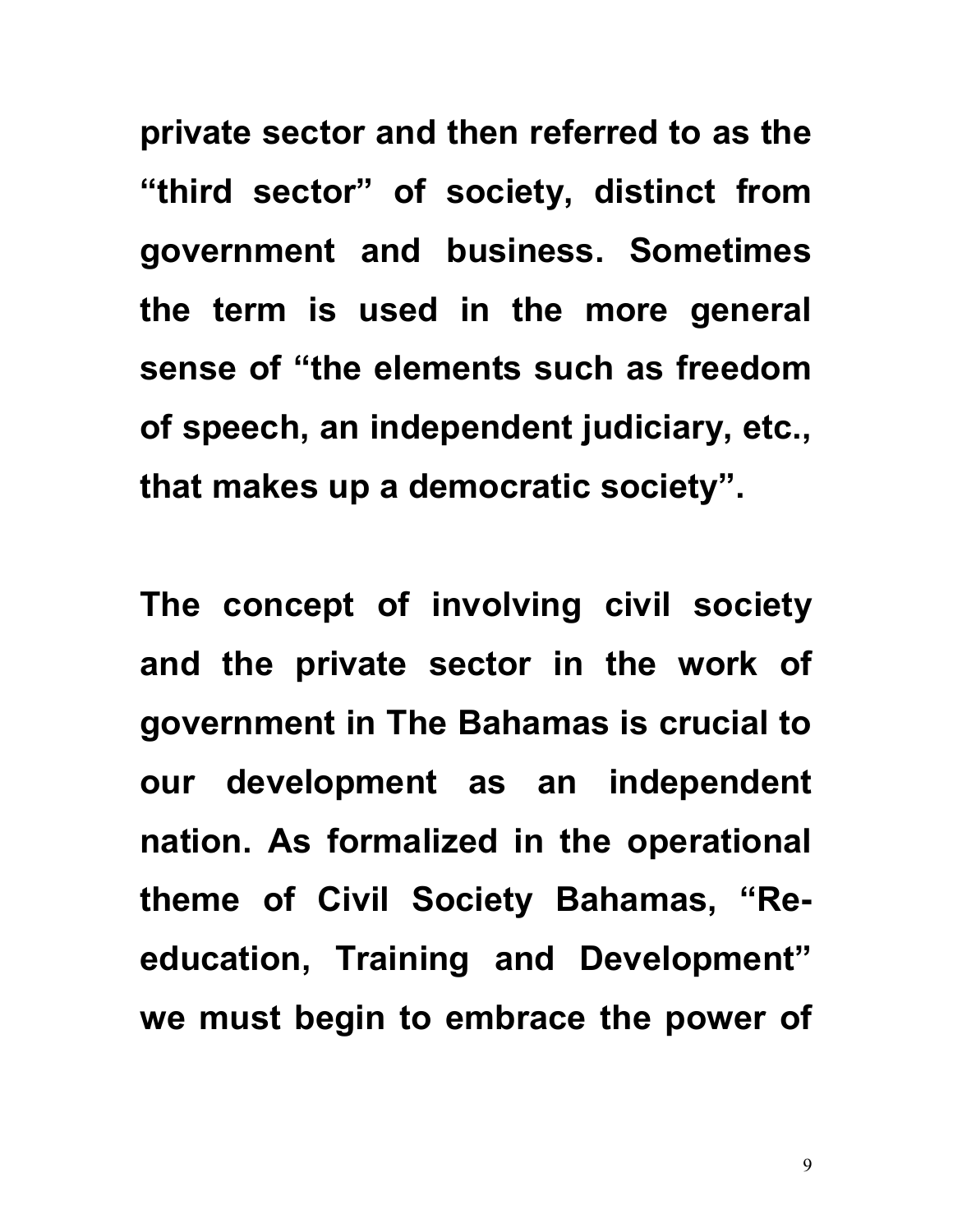**shared leadership as it relates to good governance in the Bahamas.** 

**There are two primary concerns to be addressed in the process of an improved working relationship between Government, Private Sector and Civil Society consisting of the development of National Tripartite Good Governance Plan for inclusion of stakeholders and the development of a consultative and inclusive non-partisan national**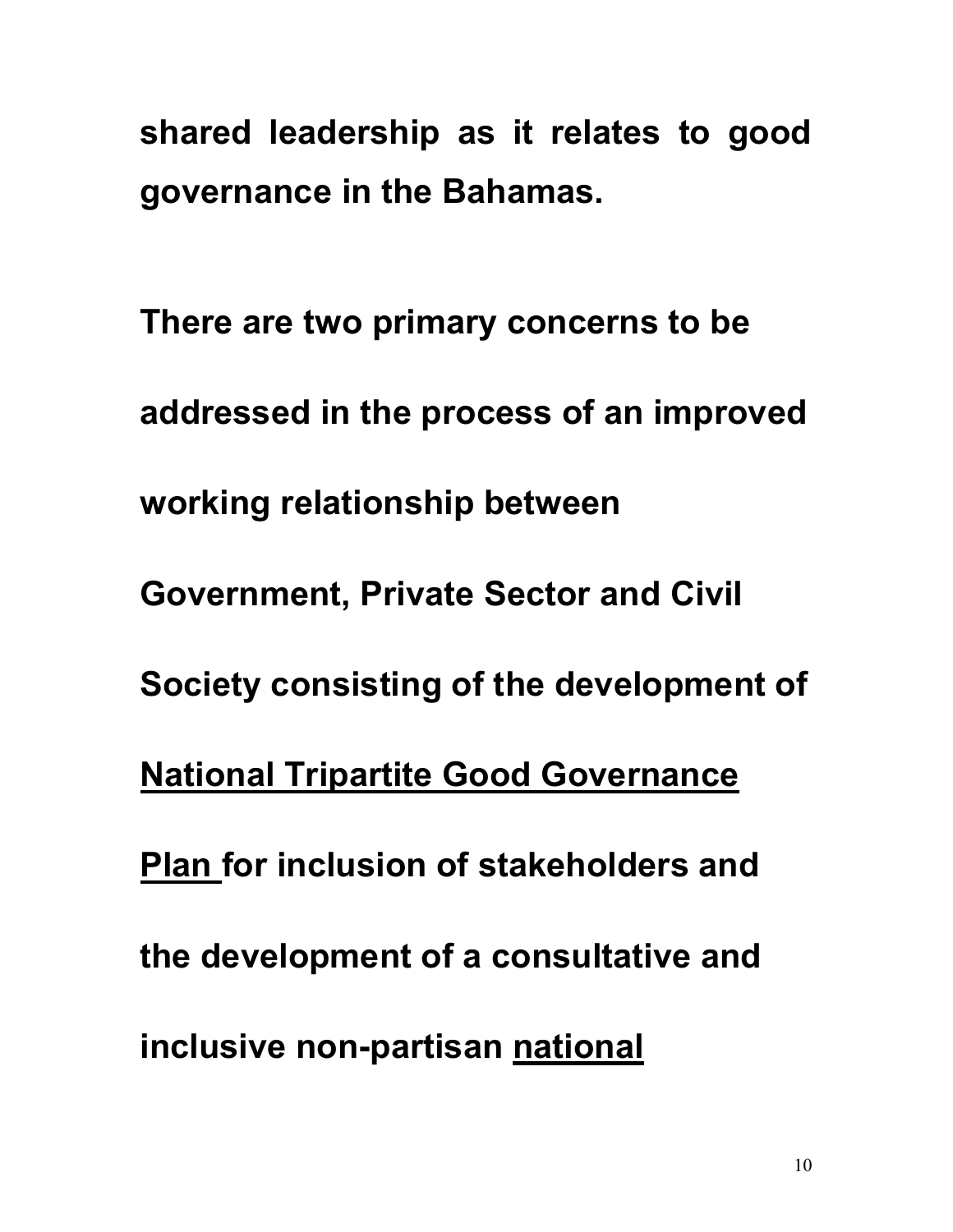**development plan.**

**The tripartite stakeholders must jointly recognize and address the urgent need to reconcile power or the decision making process in our Bahamian democracy as a priority for the Bahamas. The expressed expectation for a tri-part national governance plan and a greater power-sharing, decentralization, openness and accountability to eradicate apparent corruption and conspiracy as a perceived accepted culture must also**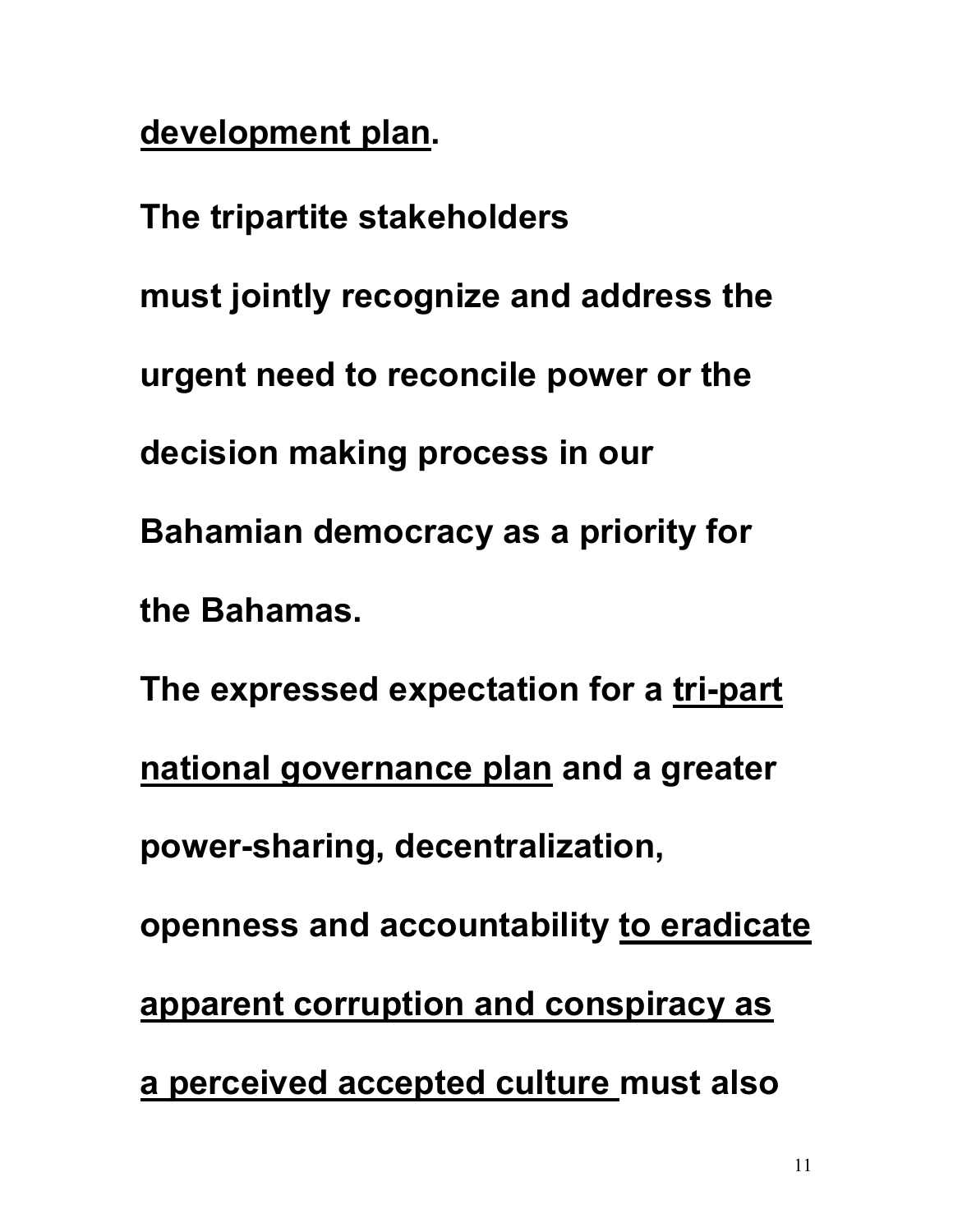**be supported by all stakeholders of civil society.**

**This objective can best be achieved through joint stakeholder partnership and volunteer support of Civil Society Bahamas, the apex body for civil society organizations of the Bahamas. A powerful demonstration of the required support can begin with the enactment process of the recently drafted Civil Society Organization Bill.** 

**Research informs that collaborative activities have become more prominent and extensive in all sectors of many**